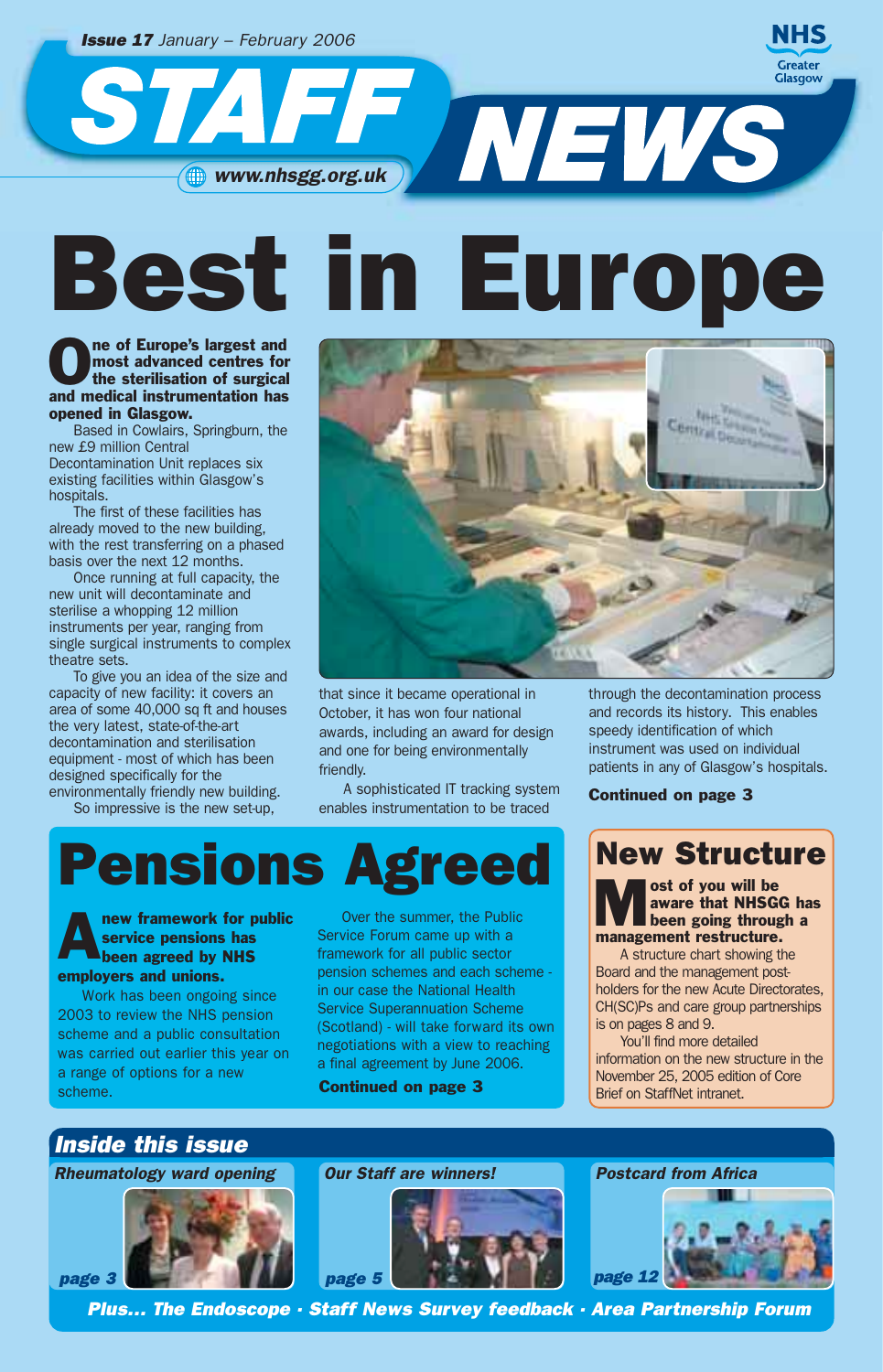## Intro to General Practice Nursing

#### **Analysis Clasgow Caledonian**<br>
University aims to Glasgow Caledonian University aims to increase the confidence of new practice nurses working in primary care.

The Introduction to General Practice Nursing provides basic practical and theoretical training in general practice nursing, so that they become more competent and confident in their new role.

The course was the brainchild of Glasgow's first dedicated practice nurse adviser Gillian Halyburton. Gillian explained the course is being offered for two reasons. The first is to ensure that those who attain new practice nurse positions are suitably supported. The second is from a workforce and planning point of view.

Gillian said: "In the next five to seven years, 50 per cent of the most experienced nursing staff in general practice will leave. It takes time to gain the sort of experience necessary to run a practice-led nurse project.

"With the GP contract and the new emphasis on primary care, nurses are at the forefront of this widening remit, so this new module concentrates on a service-led practice."

The course syllabus is designed to include: contemporary political

## Watch Out for the Staff Survey

#### This year's Staff Survey will be winging its way to you soon and all staff are being encouraged to take part.

The survey will be sent out at the end of this month (Jan)/beginning of next and it's your chance to have your say on your workplace.

Available in paper form and electronically, the findings from the Staff Survey will help NHSGG formulate future staff policies.

This is an important

document, so please find time to fill it in



and professional issues; principles of chronic disease management; approaches to health education and referral; evidence-based practice; immunisation and anaphylaxis; and legal and ethical principles. During the 12-week module, students are mentored in practice.

Gillian explained: "Practice nursing is now seen much more as a discipline than previously. It is about choosing a career path. GPs are aware of this and are looking for someone who can do certain things. General practice is now much more of a skill mix, but courses like this ensure equity so that from now on all practice nurses will be trained to the same level, which will benefit

GPs as employers."

The course entry requirements are 1st level nurse registered part 1 of the register. It costs £250 for the 12-week course and the mentorship costs £700 supported by us and other professional bodies.

After successful completion of the 12-week course, if nurses have no job they will be placed automatically on the locum list as a staff nurse to help them gain experience and to begin the mentoring process.

For more information, contact Gillian Halyburton,

tel: 0141 232 2066 or email: gillian.halyburton@glacomen.scot.nhs.uk

## Be part of an online community

Become part of an online community! That's the invite from<br>www.theknowledgexchange.co.uk - a new website for UK<br>Health staff. www.theknowledgexchange.co.uk - a new website for UK Health staff.

The networking and information service allows health and social care workers to share information, experiences and advice on a range of subjects. It aims to save time and keep you up-to-date with other health professionals while helping to build networks and enable you to learn from others.

"Staff at all levels in NHSGG can get access to this service," explained Joanne Frame, ICT Culture Change Lead from the ICT Programme Office. "Whether your interest is in service improvement and developing NHS

organisations or even in clinical discussion, the idea is to develop services across NHS and improve communication between those involved in the NHS."

**THE** To start using the service you will<br>need to complete a short registration<br>process. For further information including a need to complete a short registration tour of the site, visit:

www.theknowledgexchange.co.uk and log in via the visitor access.

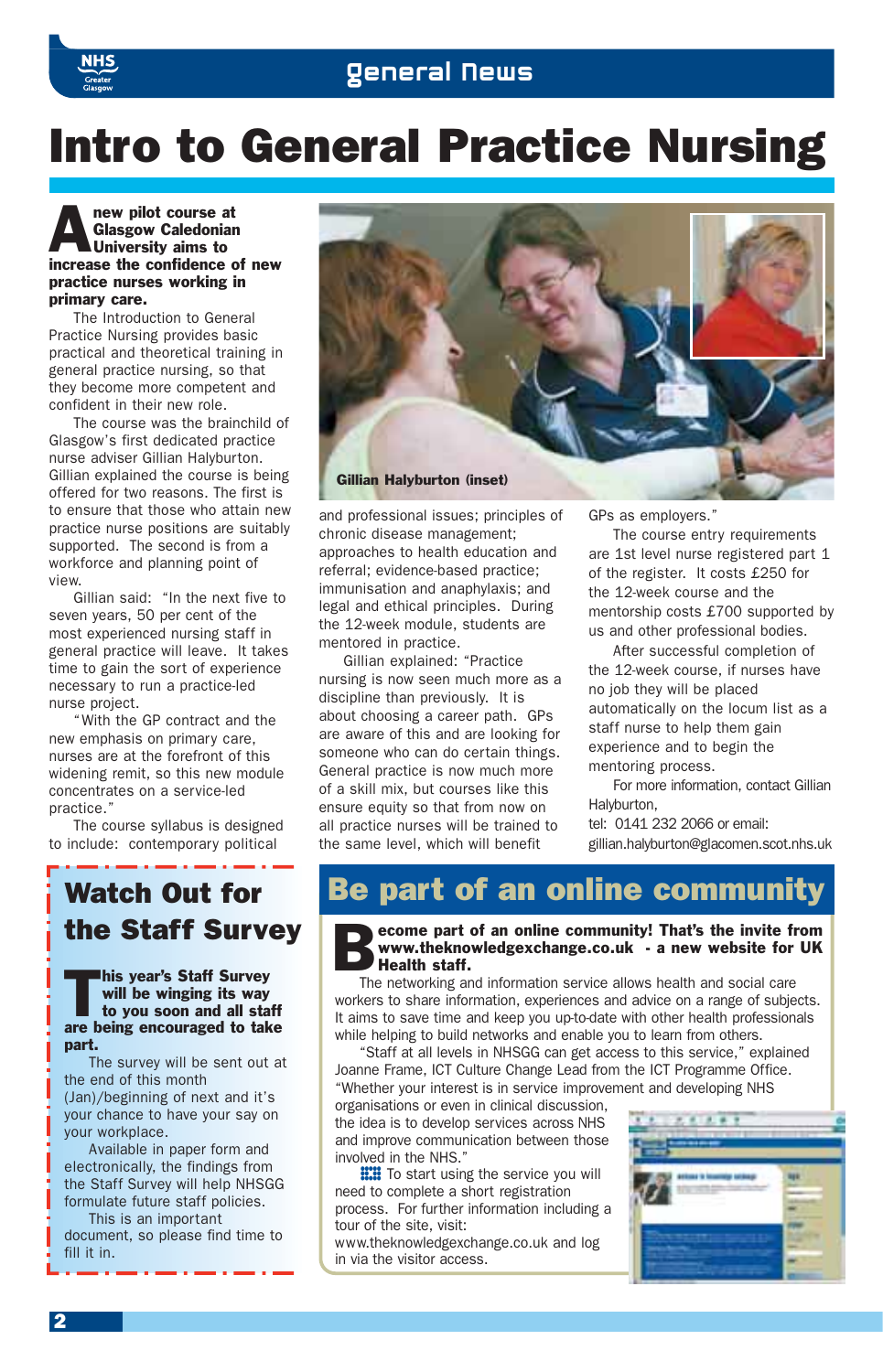## **Densions**

#### Best in Europe, Continued from page 1

Project lead for the Pan Glasgow Decontamination Centre Jonathan Best described the new centre as a "great success story for NHS Greater Glasgow".

Mr Best explained: "Our existing sterilisation units have served us very well over the years, however the NHS has been given strict new standards for the decontamination of hospital instrumentation that none of our existing units can meet. The result is a centralised state-of-the-art unit with which Glasgow can lead the way for others to follow."

The methodology behind the new decontamination centre has been shared with the NHS Scotland Property and Environment Forum with a view to benefiting other hospitals.

In terms of NHS in Glasgow, this project has harnessed the expertise of many people from a range of disciplines, including staff from microbiology, supplies, HR, IT, transport, TSSU, Health and Safety, Quality control staff and many more. It has been described as a real landmark not only for the NHS in Glasgow, but for sterilisation services across the UK.

#### Pensions Agreed, Continued from page 1

So far what's come out of this is that staff in the existing pension scheme will still be able to retire at 60. However, new entrants to the pension scheme will have to work until they are 65.

#### Other aspects of the agreement include:

- **:::** Increasing flexibility in pensions arrangements;
- **EXECUTE: A shared commitment to** transparency, shared information and joint working;
- **EXECUTE:** New schemes to be defined. Benefit linked to an individual's earnings;
- **E22 New scheme members will** have the opportunity to pay more to enable earlier retirement.



Initial discussions by the National Health Service Superannuation Scheme (Scotland) are to be completed by April 2006 with final agreement by June that year.

Donald Sime, NHSGG's Employee Director, said: "The trade unions involved appreciate the more realistic approach by the Government to pensions, particularly in relation to protecting existing pension fund members. However, the concordat still needs to be ratified by each of the unions."

## New Rheumatology unit opens

The Southern's new<br>
Rheumatology Day<br>
officially opened in Rheumatology Day Unit was November, after £15,000 was raised by patients, friends and one very generous donor, Kathleen Donaldson, who left a substantial bequest in her will.

Wendy Alexander MSP did the honours on the day, following a speech by Rheumatology Consultant Dr Susan Fraser, and a touching tribute by Mrs Donaldson's nephew.

Situated off Ward 21 in the Main Medical Block, the new Unit for outpatients with rheumatoid conditions like arthritis, came about after many years of effort on the part of staff. It had become increasingly obvious over the years there was a growing need for a 'daytime-treatment only' facility that could allow younger patients to carry on a normal life, rather than having to be treated as in-patients.

Consultant Rheumatologist Dr Susan Fraser said: "The Unit seems to have been a real success so far. We had known for a long time that many of our patients had jobs and



MSP and Robert Bruce at the official opening. MSP and Robert Bruce at the official opening.

families, and it was a real imposition to have them stay overnight in hospital for what were relatively simple treatments.

"So the Day Unit is a fantastic step forward, because they can have their treatments and then be out and home again within a matter of hours. We had art experts in from the beginning and it was all carefully designed to make sure it was as unlike a hospital as possible!"

But the benefit is not just for

patients - Dr Fraser says there are new facilities there for staff too: "We're actually building up a Rheumatology library as part of the unit, so we'll have a fantastic resource there. There's new technology as well, which will not only help staff in their clinical practice but also help us keep up with our professional development."

It's expected that around half of all the patients at the Unit will be under the age of 50.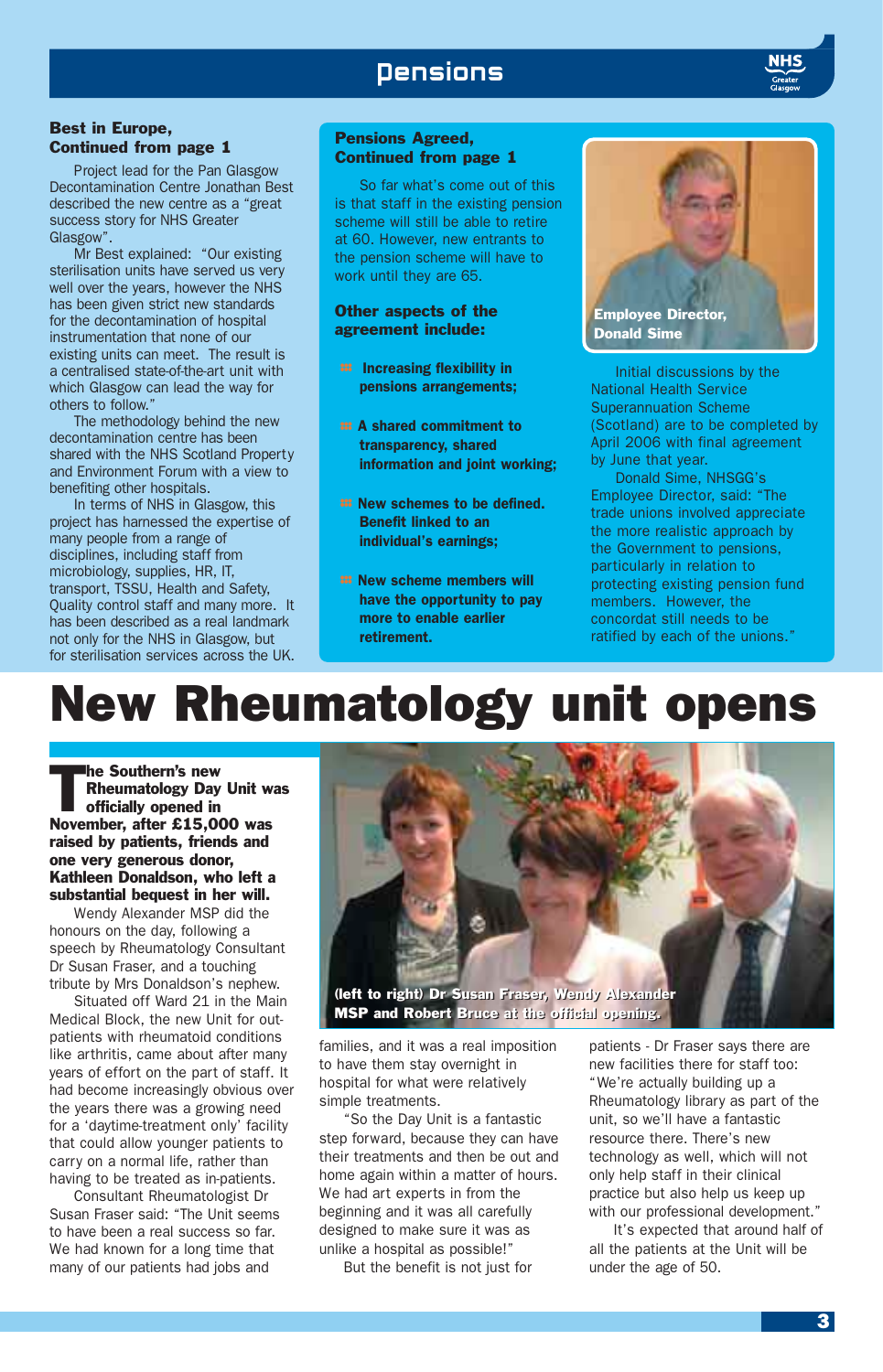

## Number 10 invite for Sofi

#### n NHS Greater Glasgow<br>nurse who specialises in<br>working with the ethnic nurse who specialises in working with the ethnic minority community has had her work recognised by Prime Minister Tony Blair.

Sofi Taylor (51), a specialist learning development nurse for ethnicity based at the Killearn Resource Centre in Maryhill, was one of 200 community activists from across the UK invited to 10 Downing Street.

She said: "The Prime Minister spoke to everyone individually, asked about our jobs and thanked us for the work we did."

Sofi heads the Cultural Liaison Team within the Glasgow Learning Disability Partnership, a partnership between NHSGG and Glasgow City



Council's Social Work Department.

Her role is to make sure that NHS services are not only meeting the needs of the community, but that staff understand cultural sensitivities.

To explain the issues involved, Sofi lectures on cultural sensitivity to nurses at Caledonian University, and advises social workers and the voluntary sector.

## Review Helps Staff Recognise Child Harm

**Anew Significant Child Protection Incident**<br>Review aims to help Protection Incident Review aims to help staff prevent or minimise recurrence and future harm of children they suspect of being at risk.

In any event where a member of staff suspects, or has concerns about, a possible suspicious death or near death of a child, they can request a review of the circumstances via Child Protection Unit staff. Staff should report concerns firstly to their line manager

who may then request a review. The purpose of the Significant Child Protection Incident Review is not an enquiry into a death, or to find out who is responsible, but is to establish whether there are lessons to be learned, what these are, and make recommendations to bring about change.

For more information on the Child Protection Significant Incident Review Procedure, visit: www.nhsgg.org.uk/policiesprocedures

## Review Letter Now Available

**Health Minister, Andy<br>Kerr's letter regarding<br>the Annual Review of<br>MILECC is now revisible** Kerr's letter regarding NHSGG is now available.

To see it, go to: http://staffnetcomms/staff\_noti ces/2005/annual\_review\_2005. htm or

www.nhsgg.org.uk/annualreview 2005

## Check the benefits of this travel scheme

**According to the director of our Stobhill-**<br>
scheme is the "best kept secret" in NHS based Staff Benefits Programme, the Greater Glasgow.

Joe Quinn said it's got even better thanks to the addition of staff discounts from the travel firm, John Semple Travel.

The agreement with the company goes live in January, with discounts on various holiday packages beginning at five per cent.

NHSGG staff will receive five per cent off holidays under £300, while bookings costing more than £300 attract the same discount plus free comprehensive European insurance or half price worldwide insurance.

John Semple joins Barrhead Travel, who are already signed up to the scheme, in offering holiday deals to staff.

Joe said: "I think it's a good idea to take on another travel company because we can offer a wider choice of packages to staff. Since 2002, hundreds of staff have benefited from the programme, especially independent financial advice on a wide range of financial matters including mortgages.

We are looking forward to working on the provision of a staff travel club with the partners at John Semple."

For more information about the travel agent and other staff benefits, log on to: www.nhsstaffbenefits.co.uk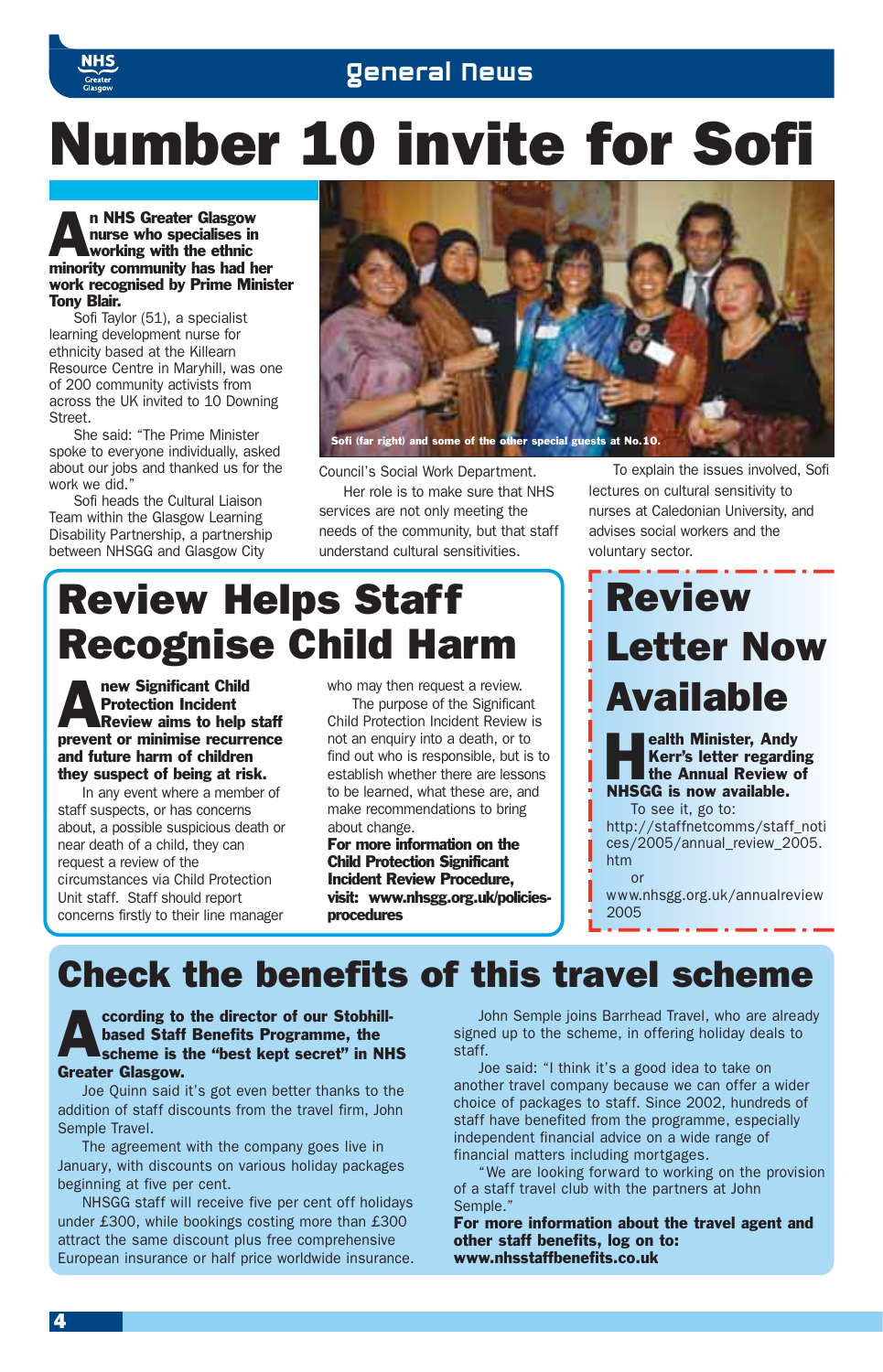## Health Awards

## NHSGG Heroes Triumph at the Scottish

## Health Awards

### HSGG staff were among the<br>biggest winners at this year's<br>Scottish Health Awards. biggest winners at this year's Scottish Health Awards.

Winners in the Top Team category were Kevin Murray and his prosthetics colleagues at the Southern General. They were successful thanks to their pioneering creation of an artificial leg for a seven-month-old baby girl, using the plastic limb from a doll.

Nursing staff in the Queen Mother's Special Care Baby Unit took the Women and Children's Services Award after being nominated by a bereaved mother whose baby boy was born there with a serious heart defect.

Another NHSGG winner nominated by a patient was Dr Gavin McCallum, a Consultant Anaesthetist from the Southern General who took the Doctors' Award.

Springburn practice nurse Sister Marie Addison won the Unsung Heroes Award, while Glasgow-based paramedic Stephen Hannah was also a



winner in the Ambulance Team Award for his 12 years of dedication with the Scottish Ambulance Service.

NHSGG also scored highly elsewhere.

Health Promotion Officer Brenda McConnell was named Organiser of the Year at a No Smoking Day briefing, for masterminding this year's events across the city.

Meanwhile, NHSGG pharmacists have won a number of honours,

including the Innovation in Service Development title at the Scottish Pharmacy Awards and the Joint Award at the NHS Alliance conference in November. Our community pharmacists have also picked the Merck Sharp & Dohme award for their Joint Working for Patients with Heart Failure project.

Well done to you all!

## Staff News Survey - the results!

#### We received an overwhelming<br>to our Staff N overwhelming response to our Staff News survey and we're pleased to see that you like the magazine.

More than 130 of you took part and thanks to you all for taking the time to fill in the survey both in the magazine and online.

And well done to Michael Donnelly from the Royal who won the £50 worth of M&S vouchers courtesy of NHS Greater Glasgow's Staff Benefits team (www.staffbenefits.co.uk).

Overall, you liked the style and content of Staff News and we received many positive comments highlighting how easy Staff News is to read and how much you enjoyed reading it. Many of you also liked the fact that we featured stories about staff and their achievements or jobs and asked for more.

Not that we are ones to blow our own trumpet, but here's a selection of some of the comments:

*"fantastic, great source of information"*

*"a great way to keep up-to-date with what is going on"*

*"It is great to see what other*

*people are up to."*

*"I like the mix of subject matter.......it is also a good learning tool when someone comes into the organisation new."*

*"....short, snappy articles with nice pictures to look at too!" "it has a varied content and*

*there will always be something on there that is relevant to you."*

*"(stories about) developments and innovations - it reminds us that there is good work going on and that we're not all completely demoralised!"*

*"very informative, an excellent source of info..."*

*"smashing!"*

Although the overall reaction to Staff News was very positive, two of you did feel that the magazine "can seem at times like a PR tool and not a newspaper" or was "propagandist".

#### So where do we take it from here?

Loads of you had ideas as to how we can improve Staff News and we'll certainly be looking to incorporate some of them into future editions. In fact, we've taken some on board already, you wanted more copies

available, so we're upping the number of copies available.

#### Other suggestions included

### introducing:

- A problem page
- Q&A articles about a range of subjects
- Advertisements
- A regular quiz and/or competitions
- More localised news
- More staff/job profiles and **SUCCASSES**
- More educational articles
- More articles on innovative areas of practise
- Agenda for Change updates
- Letters page/staff forum
- A 'Times Past' type feature
- More about midwifery
- Special offers for staff
- Charity work
- A gossip column
- Results of the staff lottery
- More debate on contentious issues

• More articles on volunteers You also highlighted that there are still problems with circulation and this is certainly something we'll be addressing over the coming year.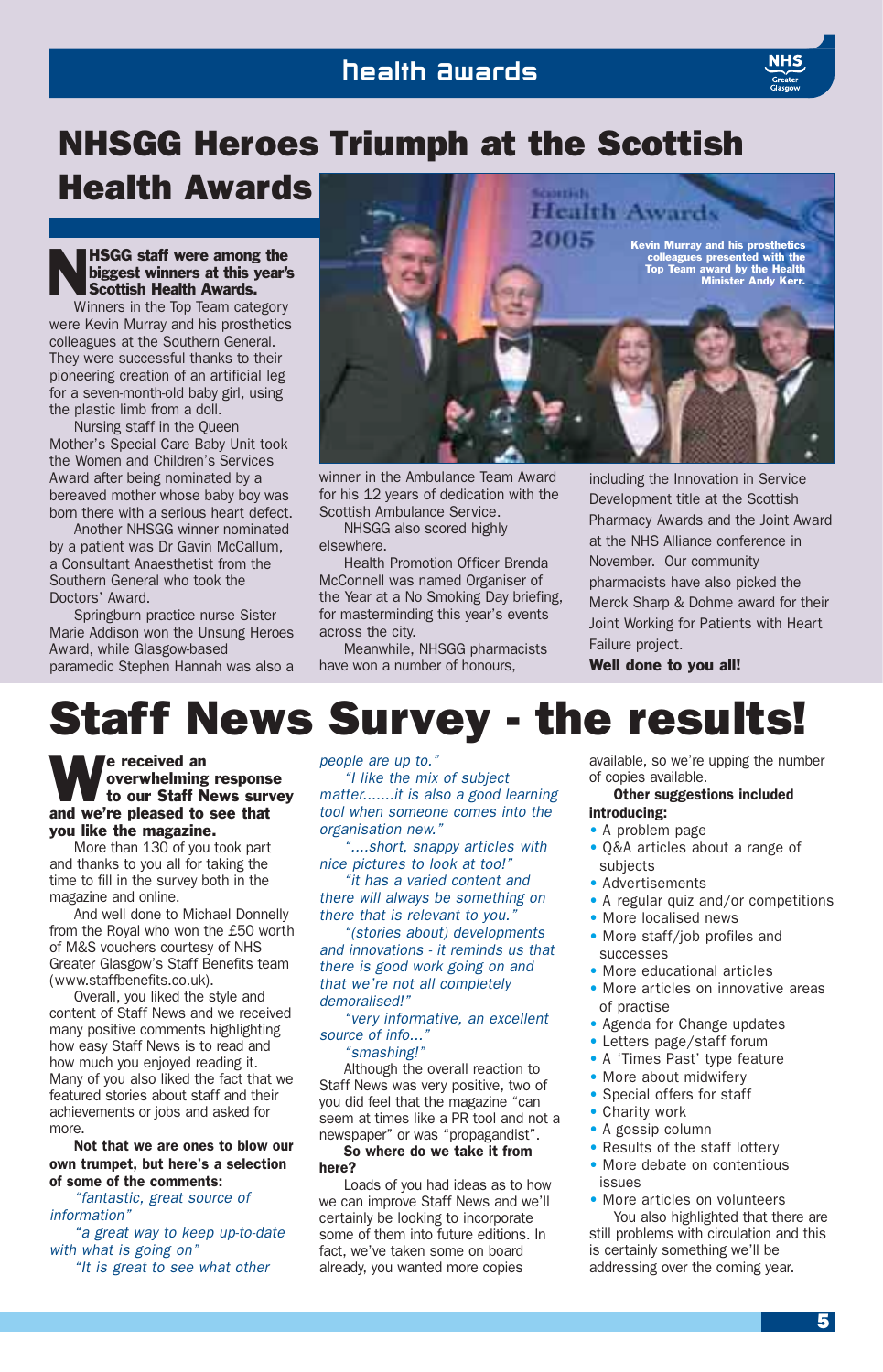## A&E



## Fair For All - Call for Your Views

fair for all - disability

Pesitive Action - Real Change

#### **Do you know what your<br>responsibilities are un<br>Disability Discrimination** responsibilities are under the Disability Discrimination Act 1995 and how this impacts on your work? *No?*

Fair For All - Disability, a partnership initiative between the Scottish Executive Health Department (SEHD) and the Disability Rights Commission (DRC), has distributed two sets of Consultation Guidance to NHS staff across Scotland.

The new documents are 'Strategic Guidance to NHSScotland in Mainstreaming Disability Equality and Access into Policy and Planning' and 'Practical Guidance to NHSScotland in Mainstreaming Disability Equality and Access into Service Delivery'.

Written to support all NHS staff to understand their duties in relation to implementation of the Act, they cover a range of topics including improving access to health services for disabled people.

They also outline practical changes that can be made to improve disabled people's experience when using all NHS services.

Although the closing date for written submissions to the consultation was the end of December, Fair For All - Disability still values any feedback on the usefulness and relevance of the Guidance to staff's specific service.

If you'd like to see the documents, respond to them or for more information on the Fair for All-Disability initiative, log onto: www.drc-gb.org/scotland/fairforall

## A&E Waiting Times - Not Just an Issue for A&E Staff

## **Reducing patient waiting<br>times at A&E department<br>has always been a major** times at A&E departments issue for the NHS.

So it's good to know that NHSGG is facing the problem headon with the work being carried out by the National Unscheduled Care Collaborative (UCC).

Consisting of a multi-disciplinary team of healthcare professionals, the UCC is working with frontline staff to build on good practice and help introduce new ways of working to reduce the amount of time patients wait in A&E.

This will help staff who are working to reach the national waiting time target of no patient waiting more than four hours in A&E without being seen, treated and discharged/admitted to a bed.

The new target has to be met by the end of December 2007.

Hamish McLaren is the UCC's Glasgow Clinical Lead. The former consultant physician at Stobhill Hospital said: "This is not just an issue for A&E staff. It's a whole system problem so we'll be taking a whole system approach."

Uscheduled care, he said, is basically any type of emergency care and has been divided into five distinct flow groups :

• Minor illness/Injury - Clinical Lead Derek Nelson

• Acute assessment - Clinical Lead, Phil Munro

• Medical admissions - Clinical

Lead, David Stewart • Surgical admissions - Clinical Lead, Frances McLinden

• Out of hospital care (all aspects, including General Practice, Scottish Ambulance, Social Work Services) - Clinical Lead, Jim O'Neill.

The UCC has appointed clinicians to lead the programme in Glasgow. These clinical leads are supported by managers (Improvement Facilitators) and will work with frontline staff to improve and develop patient care.

He continued: "We're looking at where the blocks in the systems are and hope to address these from the bottom up. What we aim to do is work with staff to make the little changes that can lead to marked improvements in care."

For instance, problems can be caused because the patient may have to be seen by a number of different staff and may have to await the results of various tests before a decision can be made on appropriate care, further lengthening the time they are in A&E.

UCC Programme Manager, Heather McVey, is the former project manager in Primary Care for the redesign of out-of-hours district nursing services.

She said: "Working with staff, we hope to improve the discharge process and improve access to investigation and services so that people don't have to wait about so long. The solutions will be different



for different parts of the system, so we hope to encourage local solutions for local issues."

Members of the UCC have already been visiting the hospitals talking to staff. However, if you'd like to speak to someone about this or have an idea about how you can improve things, contact one of the following:

Heather.McVey@gghb.scot.nhs.uk or 0141 232 7740

Hamish.Mclaren@gghb.scot.nhs.uk or 0141 305 0327

#### Western Infirmary:

Karin.McInnes@northglasgow.scot.nhs.uk Stobhill Hospital:

Heather.McVey@northglasgow.scot.nhs.uk Glasgow Royal Infirmary:

Derek.Nelson@northglasgow.scot.nhs.uk Ellice.Pender@northglasgow.scot.nhs.uk

### Southern General Hospital:

Phil.Munro@sgh.scot.nhs.uk Senga.Gaughan@gvic.scot.nhs.uk

#### Victoria Infirmary:

Michelle.Boyd@gvic.scot.nhs.uk David.Stewart@gvic.scot.nhs.uk Con.Gillespie@gvic.scot.nhs.uk

### Yorkhill Hospital:

Fiona.Russell@yorkhill.scot.nhs.uk Jean.Wilson@yorkhill.scot.nhs.uk Out of Hospital Flow 5:

Jim O'Neill - 0141 778 0440 Senga.Gaughan@gvic.scot.nhs.uk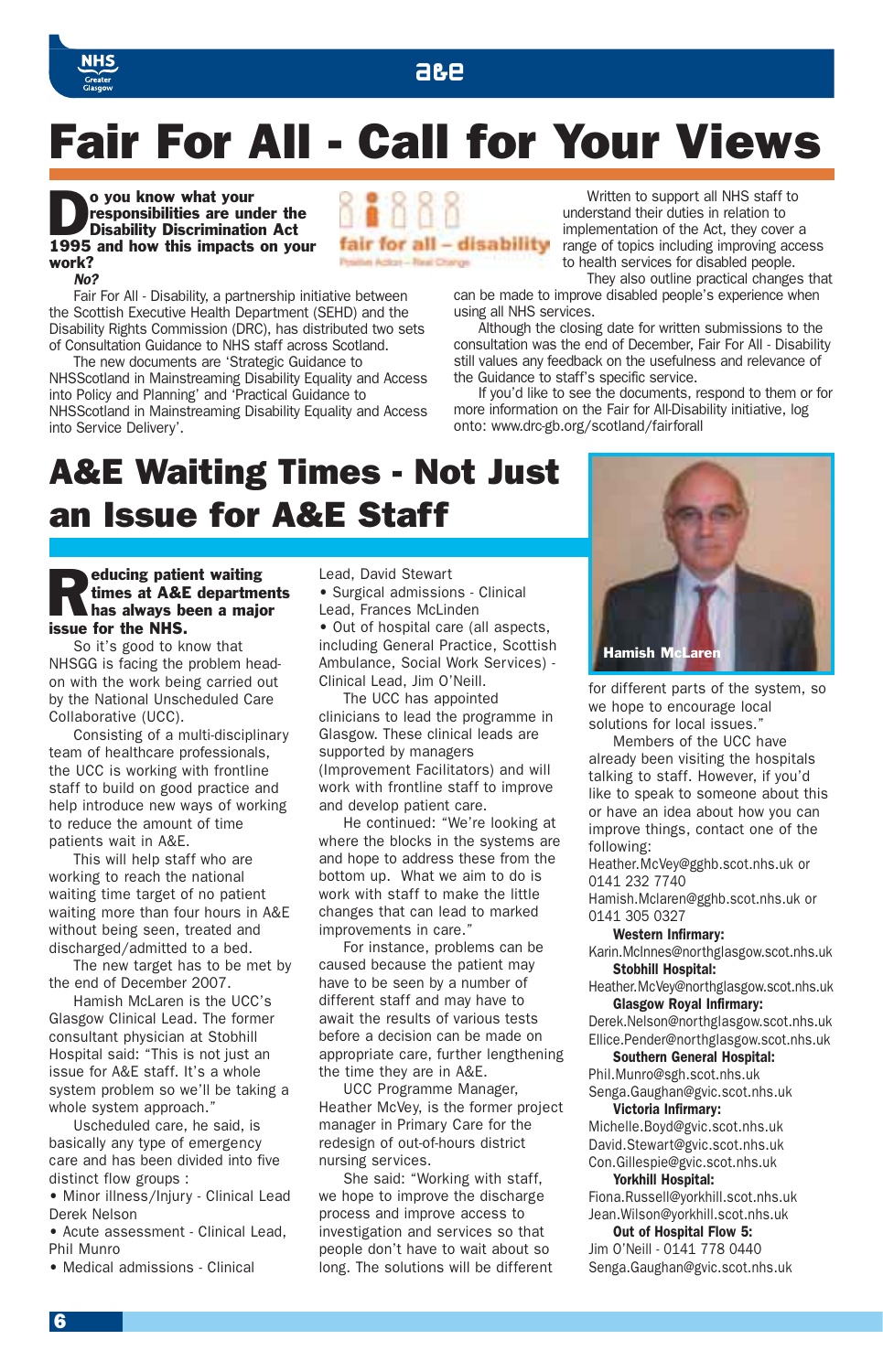# *The Endoscope The Endoscope*

## SOE - Save Our Endoscope! : Dropping by

I t has become painfully clear to the Endoscope – and no doubt to all readers – that nowadays parody simply cannot keep pace with reality. So, with a head pelted by the mint imperials of life and another New Year worth of daily grind on the way, the Endoscope is minded to make this the final column ever.

It's up to you dear readers – should this column go the way of a full Christmas dinner with all the trimmings when confronted by Pop Idol's Rik Waller, or should it reappear again and again, like MRSA scandals in the News of the World?

# **Mulled whine**

s the three-month Christmas season drew to an end with the coming of the Boxing Day sales, the Endoscope remains in function of the Royal Hospital for coming of the Boxing Day sales, the Endoscope remains in full Sick Children, who once again will be persecuted by C-list celebs and their camera crews. God willing there will be no Colin and Justin this year.

However, the dark mood is dispelled by some of the unusual healthcare related photos to be found at www.jwolfe.clara.net/Humour/Names

> $\bullet$  $\bullet$  $\bullet$



And you wondered where Santa obtained that special present he gives to the NHS every Christmas. Now you know.



Potentially this is something you might not really want dropping down the chimney



This is also the time of year when the Health Department gets all heavy about waiting times targets – this Australian hospital shows a unique approach to solving the problem.

## H blockhead

The accolade of being the most<br>unpopular committee on the<br>entire planet (with the<br>most line most hot unpopular committee on the entire planet (with the possible exception on the one that runs the SFA) must go to the elect group of people responsible for imposing parking charges at all main NHSGG sites. Nevertheless, at a recent meeting the importance of their role in discouraging illegal and thoughtless parking was underlined by a particular incident at the Southern General Hospital.

Managers were perplexed to find a car neatly parked on the 'H' of the very large and somewhat obvious helipad that sits beside the main ward accommodation. Staff were dispatched far and wide to try and track down the owner of the vehicle in order to have it moved before either a Scottish Ambulance Service or RAF Air/Sea Rescue helicopter dropped in.

Now, as readers will know, the Endoscope isn't one to be judgemental. There aren't actually any 'no parking' signs on the helipad. And an 'H' does rather look like two facing parking bays. The driver obviously could not believe his or her (and let's face it, it's probably a 'her') luck in finding two free bays that offered a full 150 metres to reverse out of again.

# you

**NHS** 

s keen students of the media<br>could not help but notice, the<br>doom of all humanity – a.k.a. could not help but notice, the avian 'flu - is circling over our heads, beating its leathery wings in anticipation. Given the undergarment dampening panic sparked by the tragic demise of a parrot down south, the Endoscope decided it was time to cut through all this virological nonsense and find answers to the only question that really counts – are our famous birds safe?

Freddy 'Parrot Face' Davies – despite his close ornithological connections to the aforesaid polly gone, Mr Davies, a stalwart of the Royal Variety circuit of the 1960s and 70s, is alive and well. He is available for after-dinner speeches, weddings and Barmtizvahs. His agents inform us that he is a "close personal friend of Jim Bowen".

Orville – Still alive. Unfortunately. However, the Endoscope recommends dissection just to be on the safe side.

Jackie Bird – Reporting Scotland will ensure that Sally Magnusson will do all the avian 'flu stories in order to minimise the chances of infection. Rumours that the presenters will no longer have to stand in front of the cameras but will be given a perch (on a little swing) have been denied by the BBC.

Liver Birds – Still alive, but career terminal.

Christmas Turkey – Any way you look at it, the prognosis is not good.

Yankee Doodle Pigeon – Stopped. Frank MacAvennie – Not strictly speaking a 'burd' – but his close association with large numbers of the species makes him the most likely

candidate to provide the jumping off point for avian to human transmission.

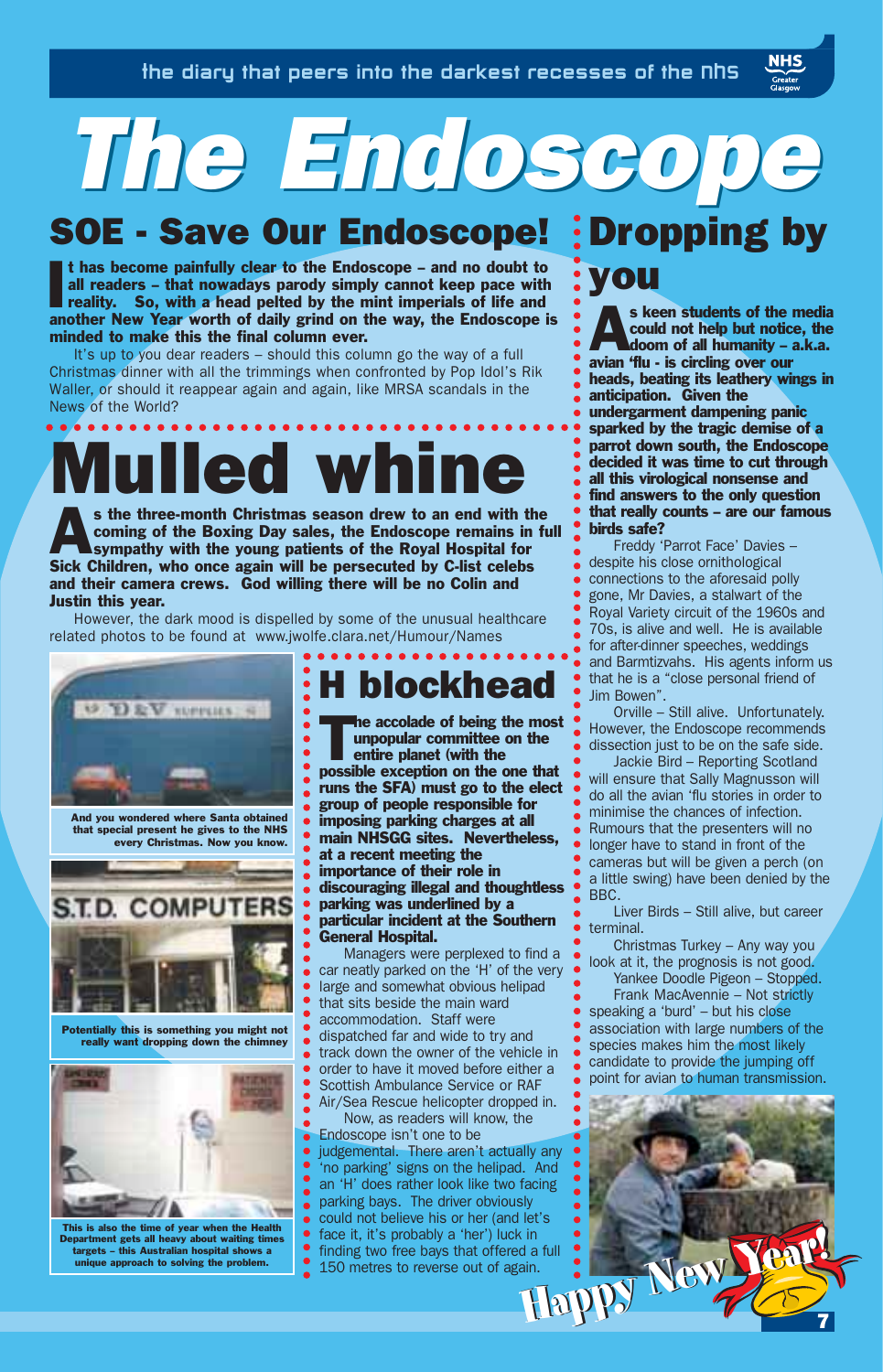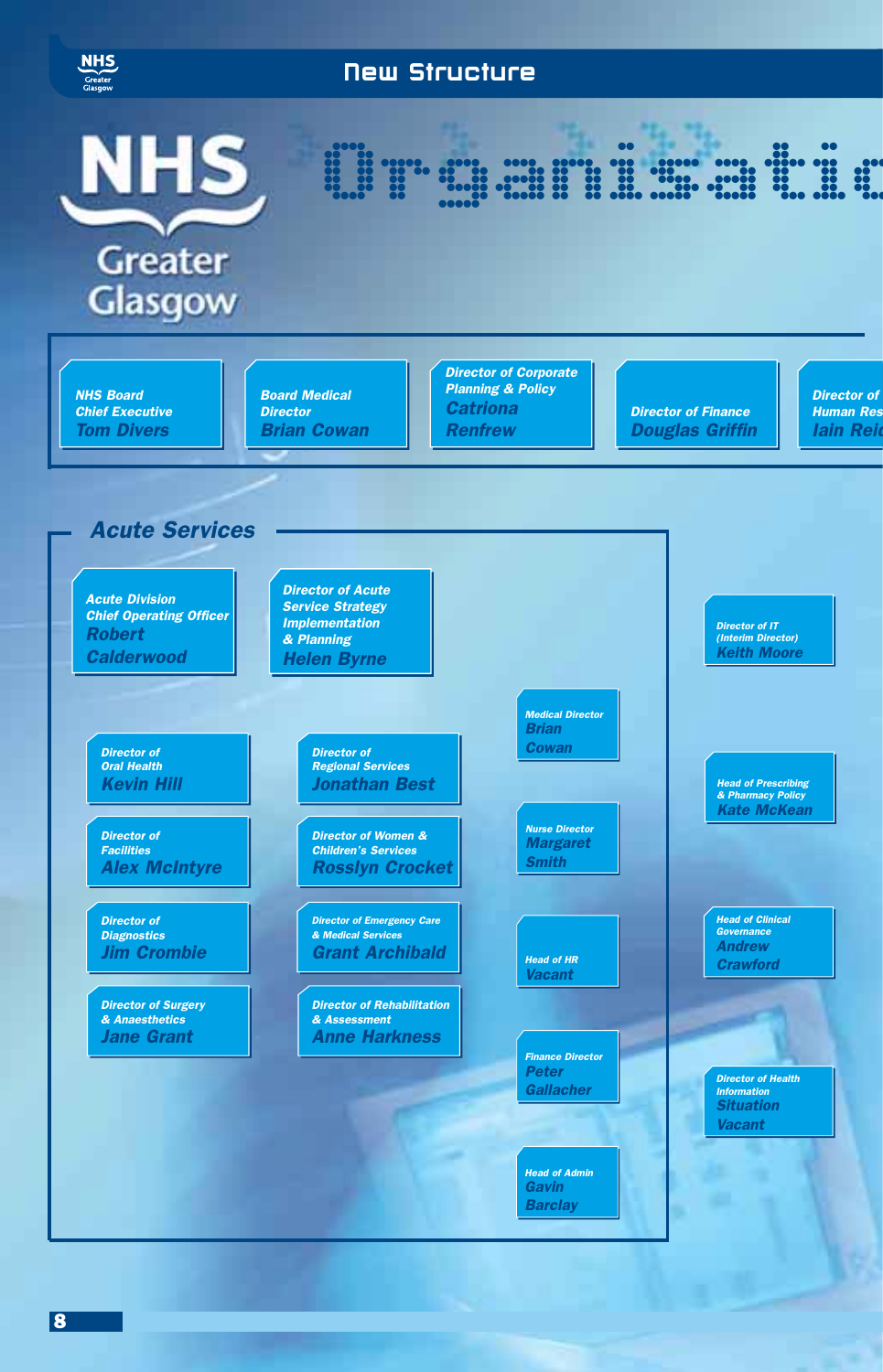

**Aince April last year** *NHSGG has been working towards a new single organisational structure to replace the old divisions and board structures.*

*The re-shaping of the way we organise and deliver services has been a massive task involving complex HR issues and partnership working ... and for many, the reorganisation has been difficult to visualise.*

*Here Staff News shows the "big picture" organisational structure.*

*This chart shows the top levels of structures with key director posts and appointees. Staff wanting to "drill down" into individual directorates should visit*

*the NHSGG StaffNet and open the "Transition Core Brief issue 7".*

*From now through to April, staff will be implementing the new arrangements - some of the new directorates will be formalising locations and working arrangements during January with others following on in February and March.*

*The CHPs and CHSCPs will continue to develop throughout 2006.*

*Last year was one of significant upheaval and challenge for staff throughout NHS Scotland - but in particular for Greater Glasgow in that we added this structural reorganisation on top of Agenda for Change and are also preparing a major* *boundary change that will see many staff joining us from the Argyll and Clyde.*

*CEO Tom Divers is confident that this time of challenge and restructuring will serve NHSGG and the population of Greater Glasgow and beyond well into the future, as services are restructured and new partnerships are forged with local authority partners, to drive forward significant health improvements within community settings.*

*As further developments towards finalising this structure take place, staff will be kept fully informed via the StaffNet Core briefing system.*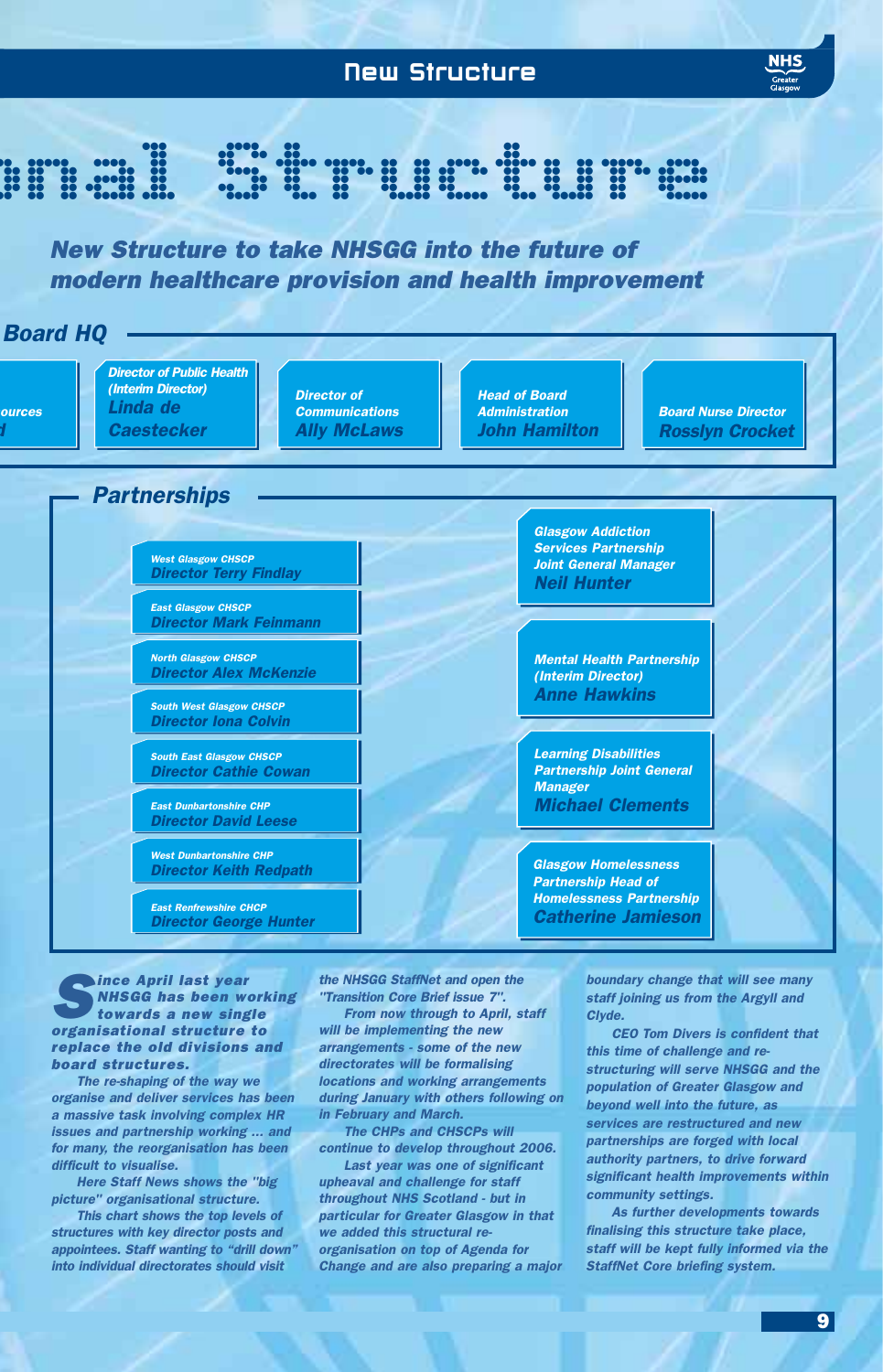## focus on ahps

# Podiatry is a Lot More Than Ingrown Toenails



### **Over the last few editions, we've looking more clean** editions, we've been looking more closely at the work of the Allied Health Professionals.

For this edition we talked to Graham Pirie, a Primary Care Podiatrist based at Parkhead Health Centre since 1985.

"You say podiatry - or chiropody, they're the same thing - and most people think corns and callouses and ingrown toenails. We get lots of those of course, but the profession encompasses a lot more too.

"Bio-mechanics, or gait analysis, involves analysing how patients walk and understanding how this impacts on the whole body. All podiatrists have a basic grounding in this, but there are some who specialise in biomechanics.

"It can be surprising the way

these things connect. I once had a patient who had a recurring problem with painful hard skin on one foot. After several visits for treatment when we had eliminated all the obvious causes, I asked if he intended to visit his dentist and sure enough, after treatment for his teeth, the problem with his foot disappeared too. Pain makes us change our posture and the way we walk.

"I think people would be surprised at the extent of the service podiatrists provide. In Primary Care, the community podiatrist is often one of the few people with whom a housebound patient will have contact with and most of us have many elderly patients. We help to maintain their mobility and quality of life. We also have specialists with client groups in

the areas of Mental Health and Learning Disability.

"A common factor for all of us is heavy and ever-increasing caseloads. Podiatrists, both in the acute and primary care sectors, see patients with complex medical needs, diabetics probably being the largest group under this heading, and others with rheumatoid arthritis or vascular disease. We provide some very good examples of multi-disciplinary team working because practice nurses, doctors, dieticians and others are all involved in decisions about treatment. Waiting lists are being reduced because of the ability of Podiatrists to triage referrals. If podiatric intervention is appropriate it reduces the need for patients to go on and see an Orthopaedic Consultant.

10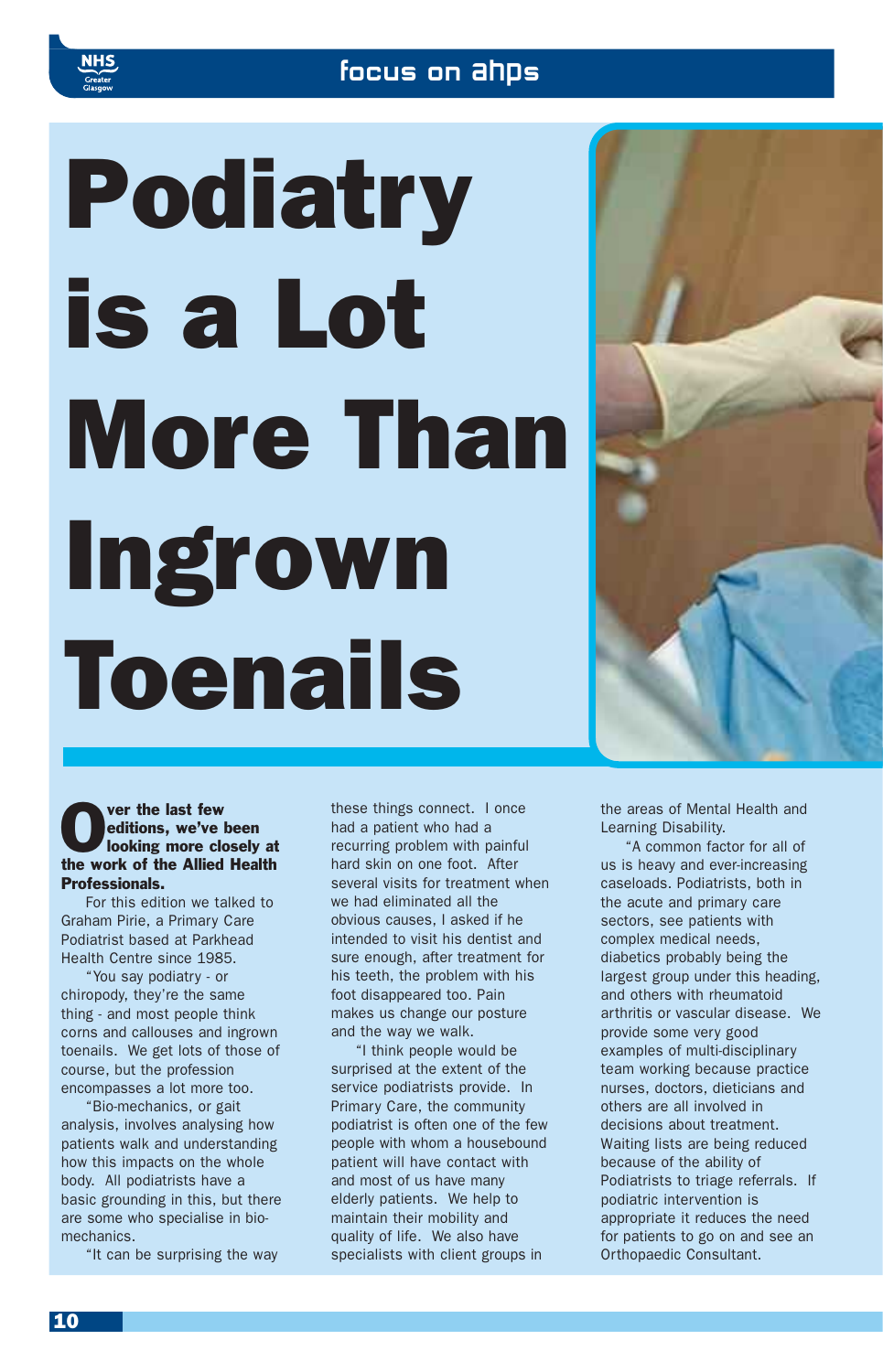## focus on ahps





## New gender projects piloted

hree new pilot projects to find out why men and women access services in different ways, and why they may have different health outcomes, have been launched in Glasgow.

The new projects, which will form part of a national pilot coordinated by the Equal Opportunities Commission (EOC), will look at how men and women access:

**EXE** mental health services;<br>**EXE** tobacco policy and stop<br>smoking services: **HH** tobacco policy and stop<br>smoking services;<br>**HH** management of stroke smoking services;

**!!!!!** management of stroke<br>services.<br>By identifying gender inequalities services.

in the way the services are currently organised, it is hoped that we may be able to affect uptake and success rates for men and women.

For more information: contact Sue Laughlin, Head of Inequalities and Health Improvement (designate), tel: 0141 201 4966 or email:

sue.laughlin@gghb.scot.nhs.uk

"How would I like to see the service develop? I'd like to see more Extended Scope Practitioner and Podiatry Consultant roles outwith the acute sector. And, there's now a training course established for podiatric surgery. It was agreed with the Royal Colleges of Physicians in Glasgow and Edinburgh and is already up-andrunning - although this year and next are already fully subscribed.

"Generally AHPs are continuing to develop their professions - there are opportunities implicit in the Kerr Report and the Knowledge and Skills Framework for Agenda for Change. For Podiatrists specifically, I think we're rapidly moving more to diagnosis and the links between podiatry and patients' wider health needs."

## New Support Scheme for AHPs

new scheme to support AHPs has been launched by the Scottish Executive.

The scheme is part of a wider strategy by the Executive to tackle recruitment and retention issues in the AHP workforce. It includes:

**E23000** for AHPs who take up posts that have been vacant for six months or more, plus £3000 for the team which has supported the vacancy (money to be used for education, training and development); months or more, plus £3000 for the team which has supported the

**###** £5000 travel scholarship opportunity for experienced<br>titioners to explore development in other healthcare environments;<br>**###** A new AHP support and development programme including Flying practitioners to explore development in other healthcare environments;

**HH** A new AHP support and development programme including Flying<br>
rt NHS - all new AHP graduates will be eligible for up to £4500 over<br>
course of the programme. Start NHS - all new AHP graduates will be eligible for up to £4500 over the course of the programme.

The Executive is also providing £500,000 over two years to establish an additional ten AHP consultant posts in Scotland.

Details of the AHP strategy can be found in 'Building on Success: Future Directions for the Allied Health Professions in Scotland (www.scotland.gov.uk/Publications/2003/03/16931/21223).

11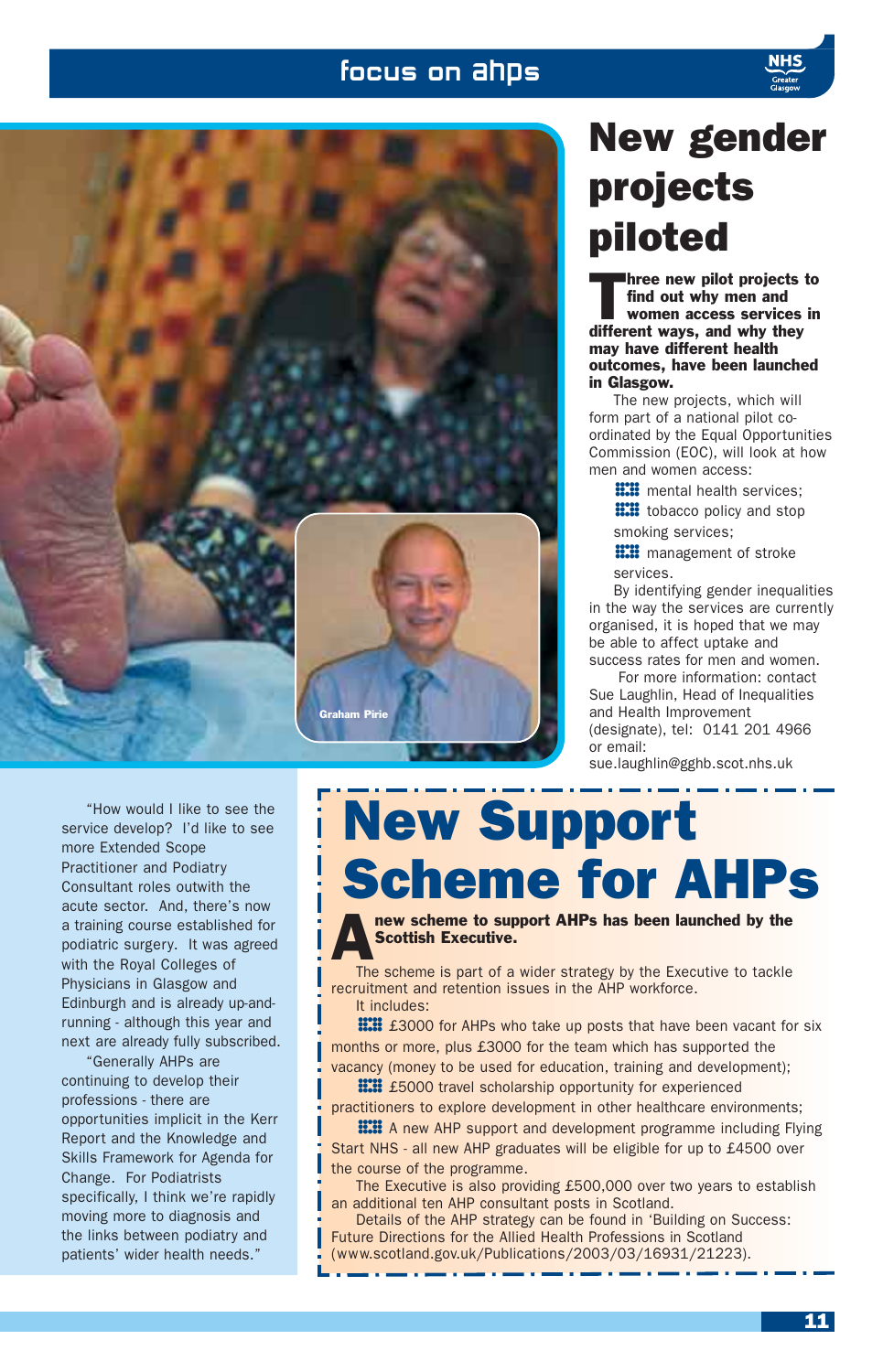

## **Special feature**

# Postcard from Africa

At Staff News, we're about the selflessness of always keen to hear staff who give up their annual leave to go and help others in the Third World.

In this article, we hear from Dr Lena Macara, a consultant obstetrician at the Queen Mum's.

Over the last five years, Lena has left her busy job in Glasgow behind and used some of her annual leave to work in Uganda. Here, she tells Staff News about how she helps women there.

Lena said: "When I go to Uganda I work primarily in two rural mission hospitals; Kamuli in the north and Kitovu in the South-West. My job is really to do one thing: to repair Vesico-Vaginal Fistulas (VVFs) in women who have very limited access to healthcare.

"VVF is not something I would ever expect to see in Glasgow, but it's quite common there. Essentially, women don't have access to maternity care and as a result, if labour doesn't progress well, the baby gets stuck - a problem called obstructed labour. The pressure caused by the stuck baby makes a hole in the bladder and sometimes the bowel, leaving these women totally incontinent. Unfortunately, even when a Caesarean section is done, the baby is usually stillborn.

There are very few doctors in Uganda who are trained to repair fistulas and since most of these women are very poor, they can't afford treatment in any case.

"The hospitals are both very basic compared to ours, but they provide an enormous range of facilities. I doubt if many of us here in Scotland could provide the care they do with the resources they have.

"Looking to the future, the Ugandan Government and the United Nations are both very keen to improve care for women with VVF and as part of that, we're training Ugandan doctors to repair VVFs themselves.

"Long-term, the aim's really to do ourselves out of a job."

If you or a colleague give up your free time to help others abroad or at home, Staff News would like to hear from you.

**H.H.** Consultant Obstetrician Dr<br>Lena Macara back in more familiar<br>surroundings at the Queen Mum's. Lena Macara back in more familiar surroundings at the Queen Mum's.

**ECH** Uganda is a well known<br>safari destination in Eastern<br>Africa. safari destination in Eastern Africa.

**• Gulu •**

**Lira**

**Jinja Port Bell • ••**

**•**

**Moroto**

**•**

**Soroti Mbale •**

**•**

## *Got a story?*

**KAMPALA**

**Masaka Mbarara**

**Arua**

Greater<sub>a</sub> Glasgow

**• •**

**Fort Portal**

**•**

Contact Staff News on: staffnews@nhsgg.org.uk or pop a letter to Olivia Cornacchia, Staff News, NHS Greater Glasgow, Dalian House, 350 St Vincent Street, Glasgow G3 8YZ.



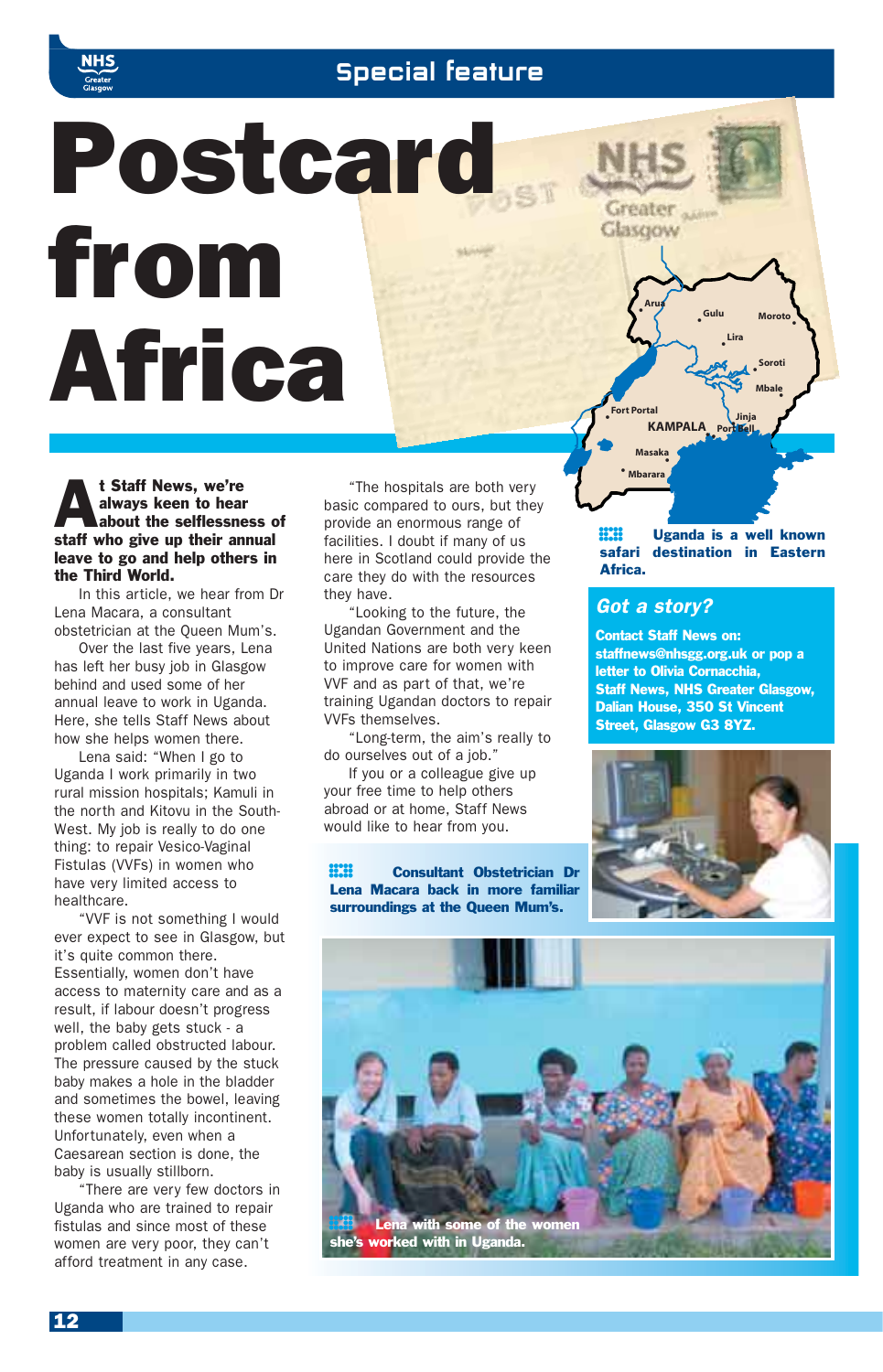## Area Partnership



# Teen Unit Needs You

ave you got a bit of spare time and would<br>like to do something for charity, but don't<br>know what? Then why not organise a like to do something for charity, but don't know what? Then why not organise a fundraising event for the Teen Cancer Unit at the new Beatson.

The six-bed £1million unit is part of the brand new Beatson being built at the Gartnavel site.

Funded by the Teenage Cancer Trust, the new unit will be designed for and with the help of teenagers with cancer.

Winifred Macpherson, who represents the Teenage Cancer Trust in Scotland, said: "We're delighted to be funding this new unit within the new Beatson. It's something that's badly needed in Scotland. Fundraising is already well underway for the new unit. However, we've still got a fair bit to go and would appreciate any fundraising NHSGG staff could do."

Winifred said there were lots of things staff could do from holding coffee mornings and concerts to sponsored sporting events such as a sponsored run or swim.

If you would like to hold a sponsored event for the Teen Cancer Unit and would like to get in touch with Winifred, email her at: winrosmac@ntlworld.com

The Beatson also receives funding from Cancer Research UK and the Friends of the Beatson.

# Update on Your APF

The first NHS Greater<br>
Glasgow Partnership<br>
Forum under the joint Glasgow Partnership chairmanship of new Employee Director Donald Sime and Chief Executive Tom Divers met in December.

Topics for discussion were the Argyll and Clyde Health Board dissolution and integration, which unsurprisingly, had an impact on many other NHSGG issues such as the move to single system service working.

Also up for discussion was the Area Partnership Forum itself, which acknowledges that although an established body, its membership needs to be looked at. Donald explained that the next meeting in January would be crucial for its future.

"While its core members are management representing NHS Greater Glasgow and trade unions with responsibility to represent its members, the move to single system and the dissolution of Argyll and Clyde means there must be reorganisation within new structures and a reformatting of ideas."

Future plans for procurement services have also been under review bringing it in line with a single system working. A new dimension has also been added

with the prospect of new boundaries surrounding the integration of Argyll and Clyde. In addition, there are likely to be further talks as result of the national review and the move to a spoke and hub model.

The future of telecoms is also under review as we enter the last two years of our contract with Cable and Wireless. A market report has been called for to look at the future of

telecommunications and call handling. There has been a call to formally establish a team to look at the options available including an automated switchboard option, or using upto-date call centre technology.

Outsourcing switchboard services was raised by the trade unions as a concern. When the Board has, in the past, been presented with this choice, it has always staffed this function internally.

"The preference is to work internally, invest the capital and make changes. However, we can't have a process where we risk being challenged later because we haven't looked at all the options," said Donald.

A major item, which will have a big impact on future health service delivery, is the Kerr Report. Tom Divers gave an



Chief Executive, Tom Divers who gave an overview of the Kerr Report on the future of NHS services.

overview of the report which will be a major agenda item for a future forum.

The Forum also applauded NHSGG for turning around its financial situation and its work to balance the budget. This has been achieved by managers and staff working together. Updates on Agenda for Change continue, with a large number of job descriptions now in and the process of job matching and consistency checking having been carried out for a number of specific staff groups. Staff should be informed of their outcome prior to payment.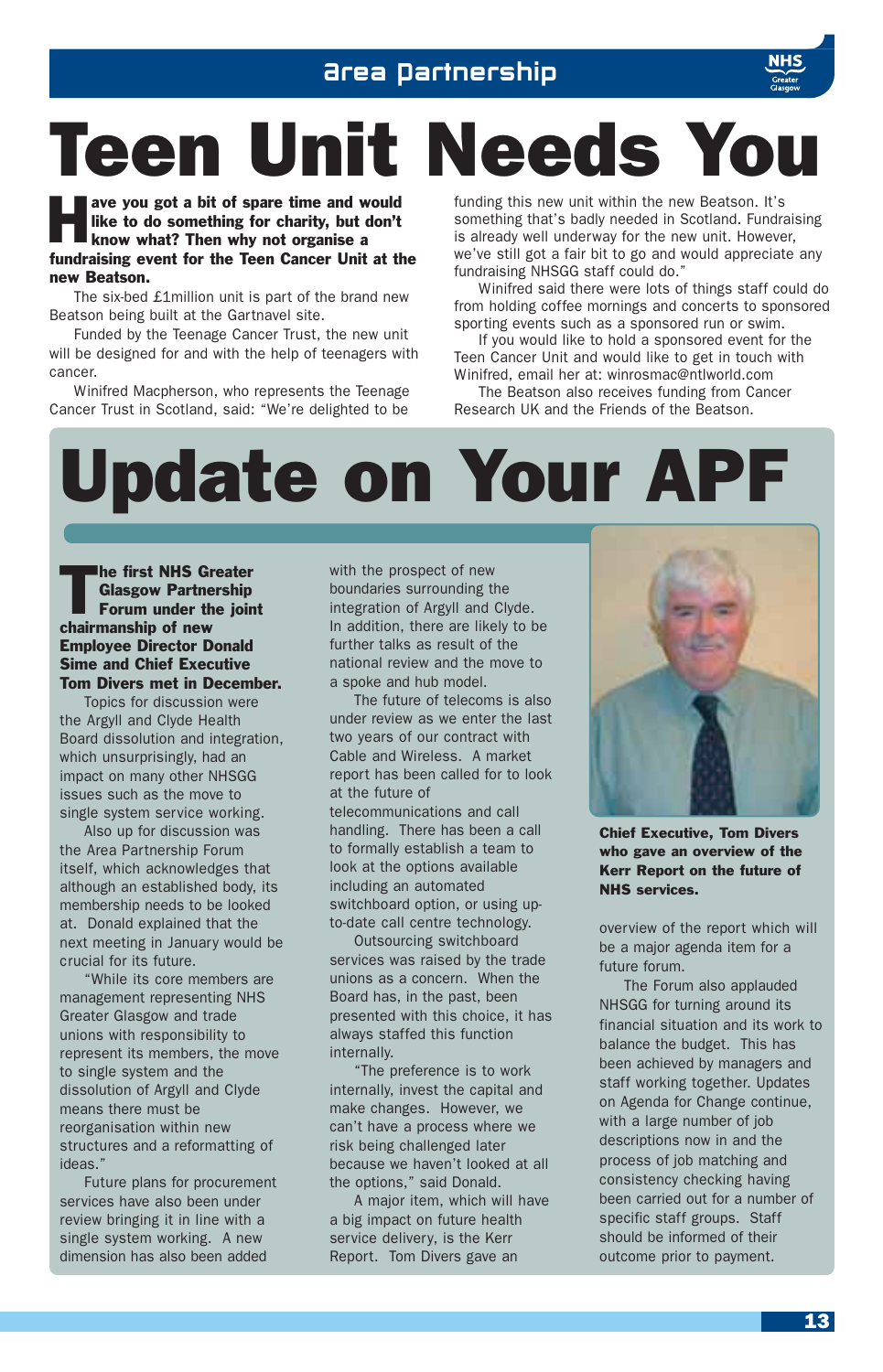

## Thoroughly super sister

### **Sandra McQuat has had, in**<br>Sher own words, a "fantast"<br>2005". her own words, a "fantastic 2005".

She said: "It's been an amazing year: in January I turned 60, in February I was off to New Orleans for Mardi Gras with my husband and I attended the Royal Garden Party. On top of that I've also been on television."

Since enjoying her 15 minutes of fame in the BBC2 programme, Thoroughly Modern Matron, Sandra is now quite happy to return to her everyday role as G Grade Sister at the Beatson.

Sandra's appearance on the Thoroughly Modern Matron has turned her into something of a rising media star, with follow-up appearances on Jeremy Vine's Radio Two lunchtime show, Radio Scotland and the BBC's Breakfast show.

So, how did this formidable ward sister end up appearing in a programme comparing nursing in the 1950s to the present day?

"Some of my colleagues saw a notice that a programme was looking for a matron and told me about it, so I applied. The researchers came up and interviewed me and it all went from there," explained Sandra. "I really believe you have to take opportunities in life as they come to you. I really enjoyed the whole thing



and filming in Belfast was just wonderful, it's a beautiful city."

When it came to emulating a matron of the 1950s, Sandra admits she thought back to her old matron when she was a student nurse at the Western.

"I think as soon as I put on the old uniform, it just demanded respect, and this was clearly demonstrated in the programme. As well as that, I am disciplined, and I run a tight ship, but I hope I'm approachable as well. In the programme, they tended to only show the strict bits, but the nurses did come to me for advice, though it wasn't shown "

Sandra believes the main differences between nurses now and

## Teen Pregnancy is Just One Aspect of Group's Work

#### For many of us, working in partnership with our colleagues in the local authorities is a huge part of our jobs.

Staff working in Primary Care, Mental Health, Learning Disabilities and Addictions - to name a few regularly work closely with Council staff within the care partnerships to develop and improve services.

Another such partnership is the Teenage Pregnancy Steering Group. A multi-disciplinary group of health and Glasgow City Council staff, the Group was set up to look at a range of issues surrounding teenage pregnancy, sexual health, wellbeing and relationships.

Their work will help health and local authority staff build on good work already being carried out in this field and help formulate future policies and services for young people.

To date, the Group has carried out a well-received survey of parents of school age children on their views about sexual health education, their own experiences and their views on their children receiving it.

It is also in the process of

when she was training is one of discipline.

"Student nurses today are every bit as good, but just don't have as much respect for authority. That's a problem across society, not just in nursing. The most important thing remains having a desire to nurse.

And to the future, well Sandra says she would like to see out her days with the Beatson at the Western, but when the ward moves to Gartnavel some time next year, she believes it may be time to go.

"I trained at the Western, which is noted for its excellent caring nurses. Even nowadays, many who come to train here at the Beatson come back as staff and I think that shows a quality of care to be proud of."

carrying out a survey with teenagers from the across the city to find out what they really think, feel and understand about sexual health and relationships. This consultation will continue until January 31 2006 and can be accessed on-line at: www.youthquestions.org.uk or tel: 0141 287 6862.

Future work the Group hopes to carry out includes amongst other things, developing a multidisciplinary protocol for health and local authority staff working in Glasgow and sexual health policies for looked after and accommodated young people.

They have also just appointed a post of 'Project Midwife - Teenage Pregnancy' to look at how maternity services cater for young mothers and young fathers.

We'll keep you up-to-date on what the Group is up to in future editions.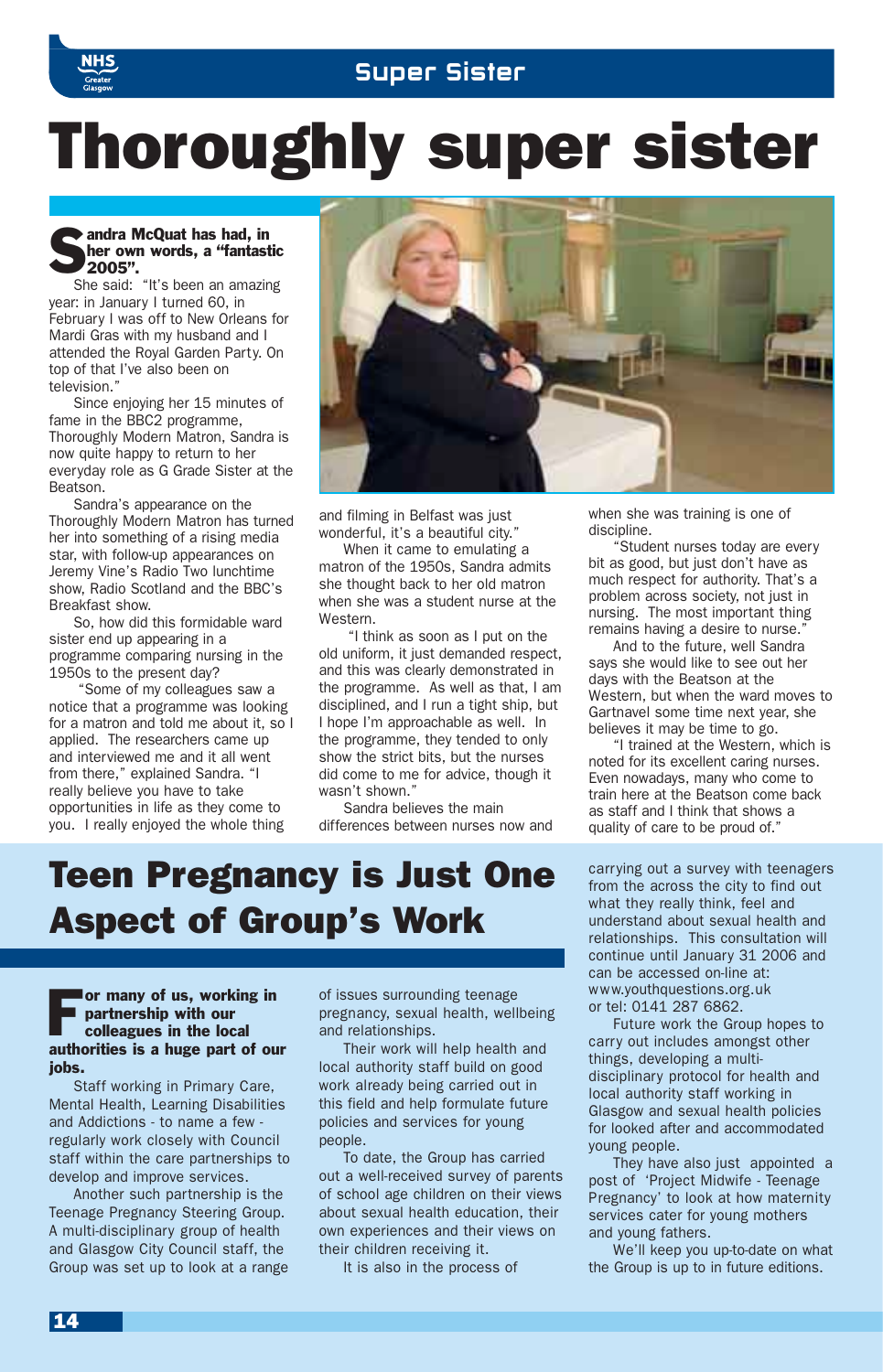## NHSGG in the Headlines

The Communications team<br>has been as busy as ever<br>over the last few months. has been as busy as ever As well as contributing to Staff News, the team is responsible for fielding all enquiries from the press and broadcast media, and planning the best possible positive coverage for NHSGG.

As always, the examples below show what a mixed bag our workload can be!

## Following Yorkhill's Cleanliness Example!

A £100,000 scheme to monitor standards of cleanliness in hospitals across Scotland was launched by the Scottish Executive in November, based on a successful pilot at Yorkhill.

Naturally, journalists wanted to know what was so good about the Yorkhill scheme that made it worth copying nationwide. As well as providing information on the pilot, it was also arranged for a photographer to take a picture of the two housekeepers whose work was being recognised.

Edith Paton and Susan Doyle dutifully posed, mop and bucket in hand, and turned a purely factual story about hospital cleaning into a positive one for NHSGG.

## £100,000 league table to shame dirty hospitals



## Fare 4 All?

NHSGG's Community Engagement team produced a report about public transport, in collaboration with more than 40 community and voluntary groups across Greater Glasgow. The report was about the health impact that isolation can have when a person is unable to get around because they

don't have access to any kind of transport, as well as issues of access to healthcare facilities.

The spread of views in the report was fairly even, but some headlines concentrated on the fear some older people said they felt when

travelling by bus. The Press Office had to work hard to make it clear to in fear on the buses journalists that the report was much more comprehensive than that.

## Scottish Health **Awards**

The Scottish Health Awards (see page 5) were very successful for NHSGG staff this year, and successful for the Press Office too!

What seems on the surface to be a very simple, pleasant story of congratulating colleagues for a job well done was in fact fairly complicated. To begin with, the ceremony was not the work of NHSGG, but we still had to coordinate our responses to press interest with colleagues in other agencies.

Secondly, the most moving parts of the story were often the reasons why a particular professional or team was nominated and this is what journalists

## Post-natal Depression

Some long-term planning paid off when we secured a very positive piece of coverage about a pioneering project at the Southern General to help mothers recover from post-natal depression - the Mother and Baby Community Mental Health Team.

Normally, patients aren't available for interview but a brave mum posed for press photos with her two children and discussed what the project had meant for her. The result was a brilliant article that not only reflected well on NHSGG, but helped demolish some of the myths that still persist about mental ill-health.

## **IN THE BEST OF HEA THE OWNER MARINE** wanted to know about. However, patient confidentiality is always a

consideration for us and therefore many details of what made a person's treatment so special could not be made public.

The third complicating factor here was the geographical spread of the winners and how we got information to local newspapers. Local papers in the West End, for example, weren't interested in the Southern General winners - and vice versa elsewhere. Several targeted stories had to be prepared for the individual newspapers.

## New treatment gave me support I needed to beat post-natal depression



## Breast Cancer Drug Approval

Very often, the fact that so many of the national media outlets are based in Glasgow means we are asked to provide comment or a place to film or photograph when a story isn't actually about us. We are also asked a lot of questions on national stories because we have so many regional and national facilities based within Glasgow.

One such story was the Scottish Medicines Consortium's approval of Aromasin for certain breast cancer patients. Although this wasn't a

Glasgow-specific story, we are always keen to help where we can, so figures relating to how many NHSGG patients might benefit were made available, and Professor Tim Cooke from the GRI gave expert opinion to a number of outlets.